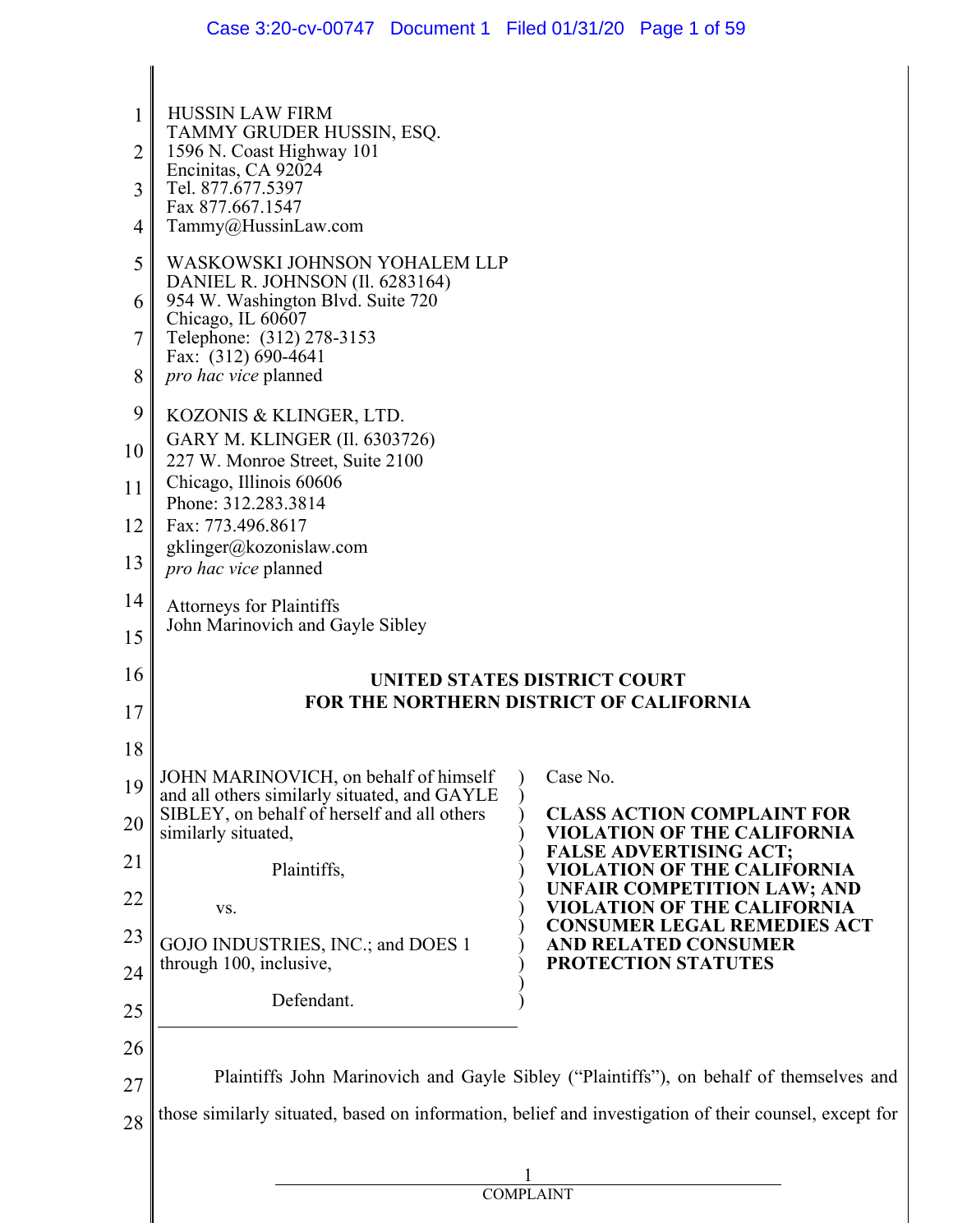1 Information based on their personal knowledge, complain and allege as follows against Defendant  $\mathcal{D}_{\mathcal{L}}$ GOJO Industries, Inc. ("Defendant"):

3

## **INTRODUCTION**

4 5 6 7 1. This case addresses Defendant's unlawful, unfair and deceptive business practices connected with the advertising, marketing, and sales of Purell. 1 Purell is advertised, marketed, and sold as a product that will prevent or reduce the flu and other viruses. However, Defendant has no reliable studies to make such a representation.

8 9 10 11 12 2. On January 17, 2020, the United States Food & Drug Administration ("FDA") issued a warning letter to Defendant, pointing to advertising on Defendant's websites and social media suggesting that Purell produces a clinical reduction in infection or disease of the flu or other viruses. The FDA states that it is not aware of "any adequate and well-controlled studies" supporting that representation.

13 14 15 16 17 3. The representations referred to by the FDA are just the tip of the iceberg of Defendant's flu and virus advertising campaign. For years, Defendant has been building its brand as a product that kills and prevents the flu and other viruses. Its posts on social media show pictures of sneezing children and include captions and links to suggestions that Purell will produce a clinical reduction in infection or disease of the flu or other viruses.

18 19 4. Indeed, Plaintiffs purchased Purell because of Defendant's advertising and branding, which suggest that Purell will reduce infection and the disease of the flu and other viruses.

20 21 22 23 5. However, like hundreds of thousands, if not millions, of other consumers who purchased Purell, Plaintiffs did not receive a product that reduced their or anyone else's chance of catching the flu or other viruses or reducing the impact of those illnesses. Instead, they received only the dangerous, false confidence that comes in Purell's packaging.

**PARTIES**

- 24
- 25
- 26

27 <sup>1</sup> "Purell" is defined herein as including PURELL® Healthcare Advanced Hand Sanitizer product line that includes the over-the-counter (OTC) drug products "PURELL® Healthcare Advanced Hand Sanitizer Gentle & Free Foam," "PURELL® Healthcare Advanced Hand Sanitizer Gel," "PURELL® Healthcare Advanced

28 Hand Sanitizer Foam," "PURELL® Healthcare Advanced Hand Sanitizer Gentle & Free Foam ES6 Starter Kit," and "PURELL® Healthcare Advanced Hand Sanitizer ULTRA NOURISHING™ Foam."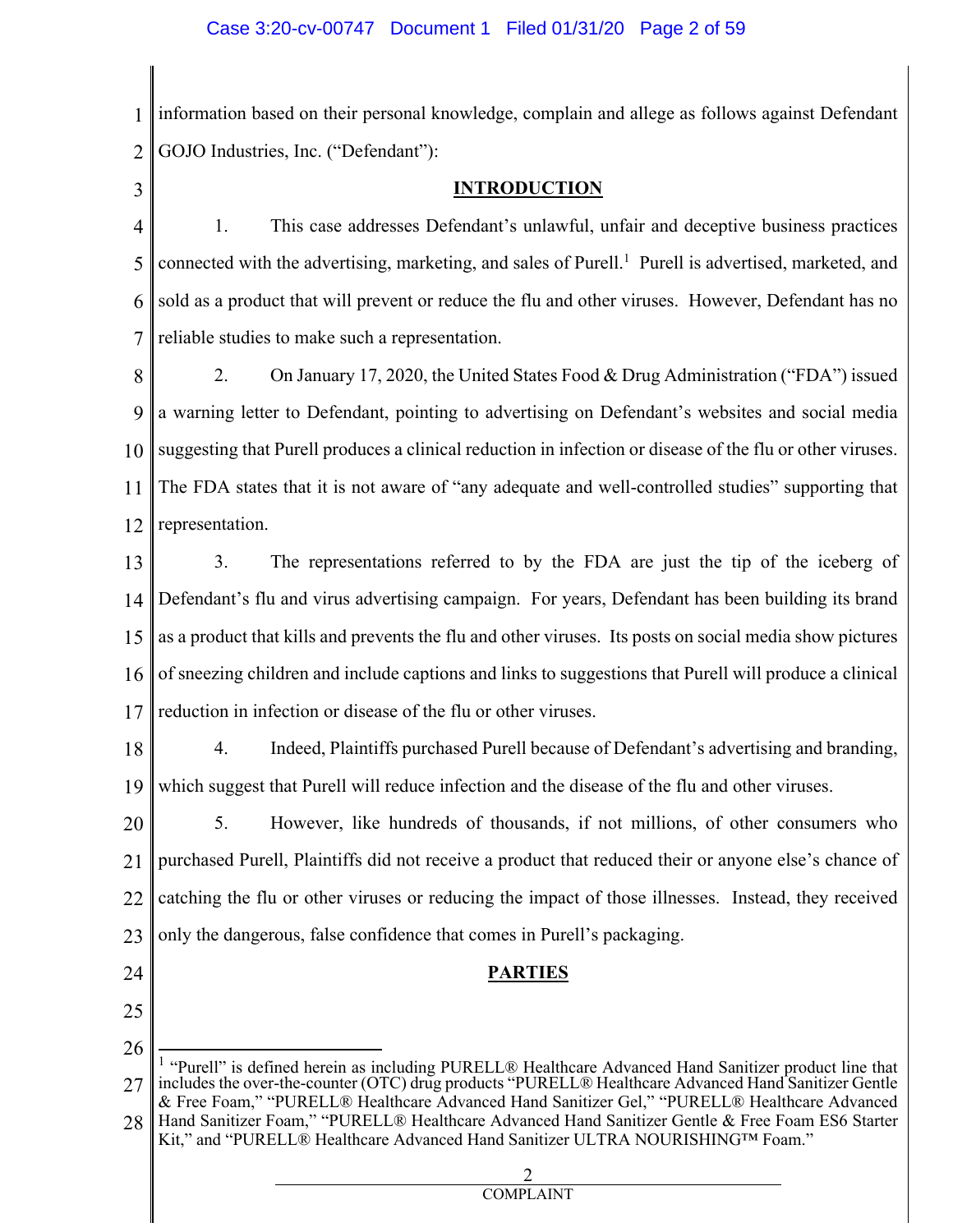1 2 6. Plaintiff Gayle Sibley is resident of San Francisco, California. She purchased and used Purell in San Francisco, California.

3 4 7. Plaintiff John Marinovich is a resident of San Diego, California. He purchased and used Purell in San Diego, California.

5 6 7 8. GOJO Industries, Inc. is an Ohio corporation with its principal place of business in Akron, Ohio. It manufactures, distributes, and sells Purell in California through retailers, including retailers that it directs purchasers to from its own website.

8 9 10 11 12 13 14 9. The true names and capacities, whether individual, corporate, associate, or otherwise, of defendants DOES 1 through 100, inclusive, are unknown to Plaintiffs, who therefore sue said defendants by such fictitious names. Plaintiffs are informed and believe and thereon allege that each of the defendants designated as a DOE is legally responsible in some manner for the events and happenings herein referred to, and legally caused the injury and damages as herein alleged. At such time that said defendants' true names become known to Plaintiffs, they will ask leave of this Court to amend this Complaint to insert said true names and capacities.

15 16 10. GOJO Industries, Inc. and DOES 1 through 100 are collectively referred to herein as "Defendant."

17

## **JURISDICTION AND VENUE**

18 19 20 21 22 23 24 25 11. This Court has jurisdiction over the claims asserted herein individually and on behalf of the Classes pursuant to 28 U.S.C. § 1332(d)(2). Subject matter jurisdiction is proper because: (1) the amount in controversy in this class action exceeds five million dollars, exclusive of interest and costs; and (2) a substantial number of the Class Members are citizens of a state different from that of Defendant GOJO. The amount in controversy exceeds \$5,000,000 for Plaintiffs and Class Members collectively, exclusive of interest and costs, because of the combined purchase price or premium paid by Plaintiffs and the Class Members for Purell, and the profits kept by Defendant from such transactions due to the conduct alleged herein.

26 27 28 12. This Court has jurisdiction over Defendant because it is a corporation or other entity that has sufficient minimum contacts in California or otherwise intentionally avails itself of the California market either through the distribution, sale or marketing of Purell in the State of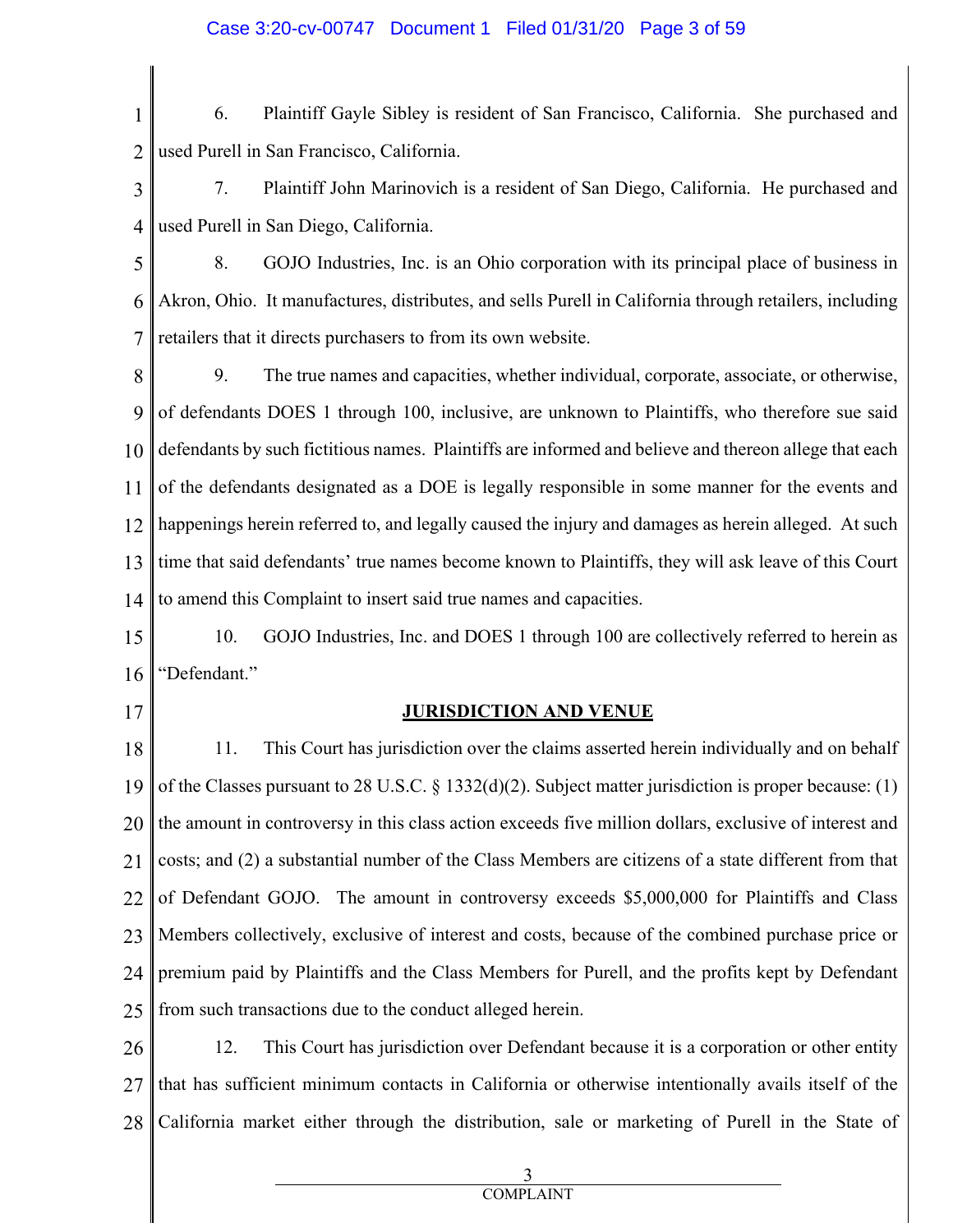#### Case 3:20-cv-00747 Document 1 Filed 01/31/20 Page 4 of 59

1 2 3 California, or through its retailers which sold Purell to Plaintiffs in California, so as to render the exercise of jurisdiction over it by the California courts consistent with traditional notions of fair play and substantial justice.

4 5 13. Venue is proper pursuant to 28 U.S.C. § 1391(a) because a substantial part of the events or omissions giving rise to the claim occurred in this District.

6 7 8 14. **Intradistrict Assignment** (L.R. 3-2(c) and (d) and 3.5(b)): This action arises in San Francisco County, in that a substantial part of the events which give rise to the claims asserted herein occurred in San Francisco County.

9

### **FACTS**

10 11 12 13 15. Defendant manufactures, markets, advertises, and sells Purell, which is a product line of alcohol-based hand sanitizers. Defendant sells Purell across the country through online retailers and brick and mortar stores that it directs consumers to through its own website's "Where to Buy" feature.

14 15 16 16. Defendant dominates the hand sanitizer market. According to Purell's website, "[i]n 1997, PURELL® Hand Sanitizer was made available to consumers. It soon became America's #1 hand sanitizer and a significant part of popular culture."

17 18 17. Purell is everywhere. It is used in people's homes, shopping areas, airports, schools, and carried around by Class Members in school backpacks, purses, and briefcases.

19 20 21 18. As Defendant says on the Purell website, "[t]oday, PURELL® Hand Sanitizer remains one of the most recognized brands in the world. It defines the hand sanitizer category and is the brand most preferred by doctors, professionals and consumers everywhere."

22 23 24 25 26 27 19. For years, Defendant has patterned its advertising using a consistent playbook. First, scare people about the flu. Second, given them some tips on reducing the chances of infection. Third, slip in a recommendation to use a hand sanitizer either in addition to washing hands with soap and water or in place of soap and water if they are not available. Fourth, let consumers see the words "flu" and "Purell" in the same space. Fifth, let consumers reach the inference that Purell must prevent and reduce the flu and other viruses based on the wording and images used.

28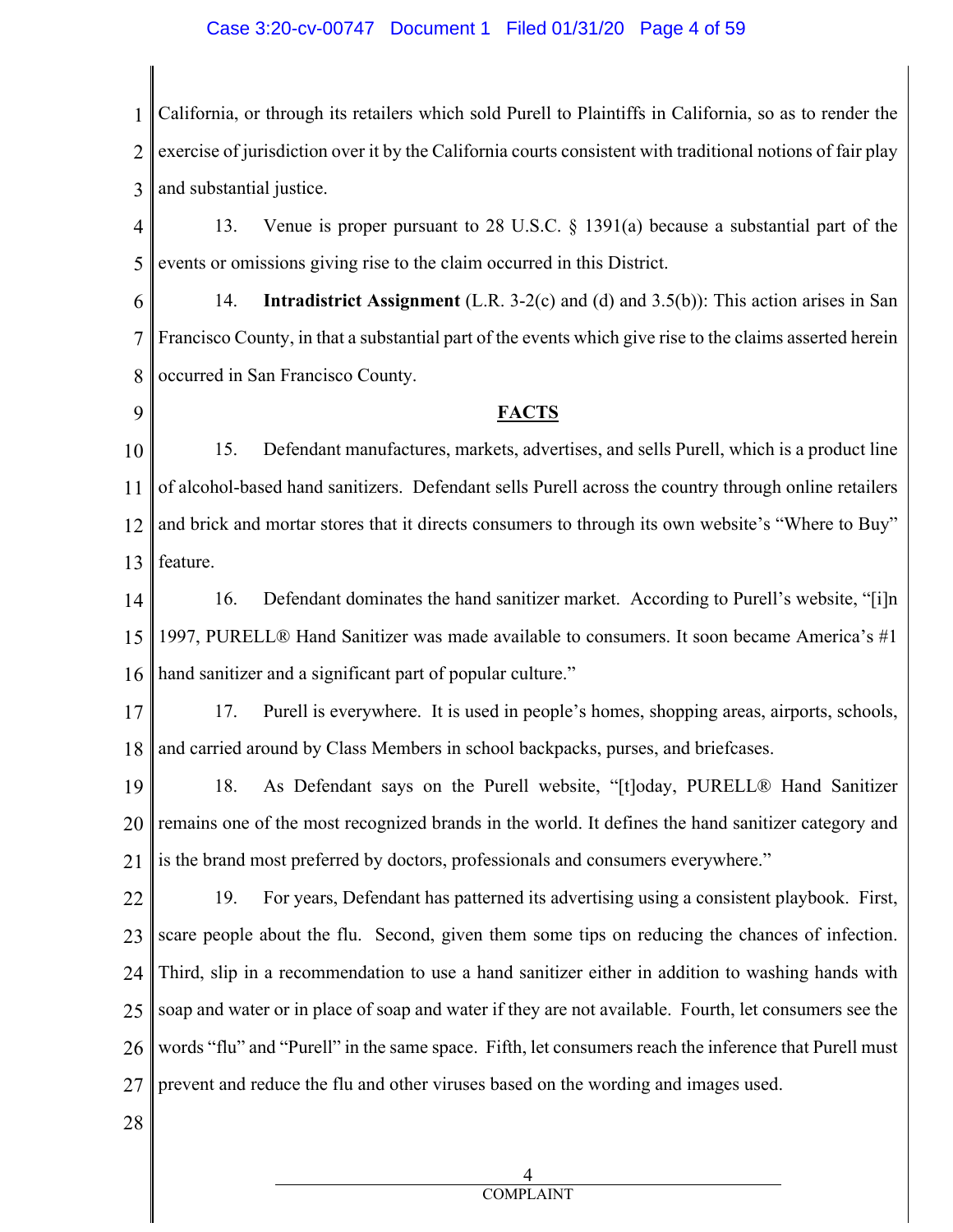#### Case 3:20-cv-00747 Document 1 Filed 01/31/20 Page 5 of 59

 20. Indeed, flu season is Defendant's time to make money, as the Vice President of Marketing for GOJO said in a 2004 article in AdAge.com: "'We have been seeing an impact on our Purell sales [due to the vaccine shortage] and we expect that to continue,' said Sandy Katz, VPmarketing of GoJo. 'It's similar to what we saw during the SARS outbreak last year.

 21. In a press release issued by Defendant, dated December 12, 2019, Defendant notes that it's not just holiday party season, "it's also flu season." Then, it offers some tips for consumers to prepare their homes for the holiday season, including: "4. Strategically place hand sanitizer at key locations. As more than 80 percent of illnesses are transmitted by the hands, 3. having hand sanitizer easily accessible is a great way to stop the spread of germs amongst your guests. Use hand sanitizer that contains at least 60 percent alcohol and place bottles near where your food is being served and eaten."<sup>3</sup>

 22. An inexhaustive search of Defendant's Twitter posts from the account @PURELL shows that Defendant has been suggesting that Purell prevents or reduces flu and other virus infections for years. (See Twitter Screenshots attached as Exhibit A.) One such example is the following:

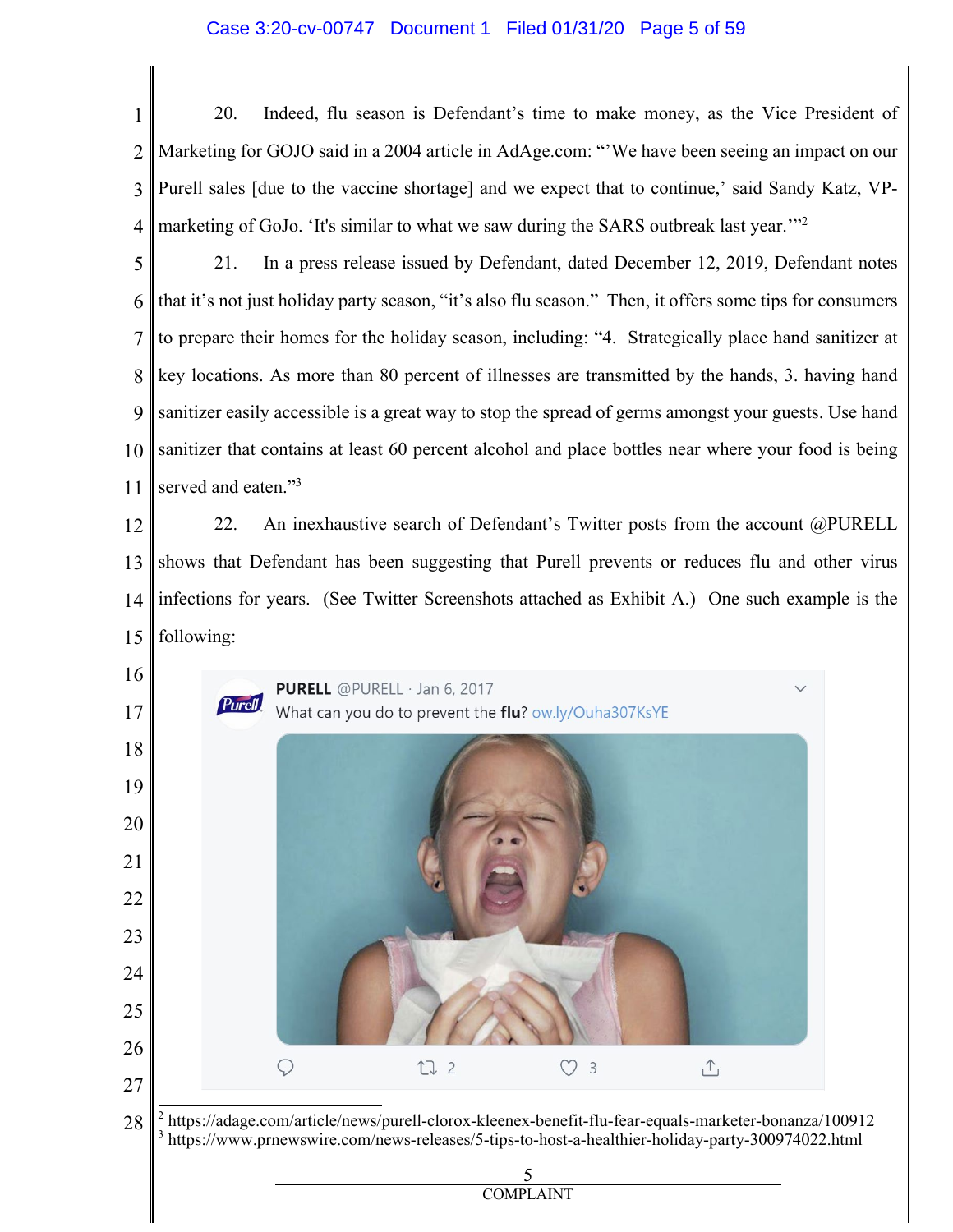1 2 23. Additionally, Defendant's websites www.gojo.com and www.purell.com both contain multiple statements suggesting that Purell prevents or reduces flu infections.

3 4 5 6 24. On www.purell.com/cold-flu-season, Defendant states: "Everyday hand hygiene, both handwashing and hand sanitizing with an alcohol-based hand sanitizer is the single most important way to reduce the spread of germs." (See Defendant's Website Screenshots attached as Exhibit B.)

7 8 9 10 11 12 13 14 15 25. One of the GOJO Blog pages, titled "Don't Let the Flu Slow Down Your Office," starts by warning of the dangers of the flu. Then, it states: "The impact the flu has on both employee and employer health is significant, yet there are actions employers can take to help in keeping employees, and even their bottom line, healthy." Then, it states: "Hand hygiene – handwashing with soap and water or using an alcohol-based hand sanitizer with at least 60% alcohol when soap and water are not available – is one of the most important measures we can all take to reduce the spread of illness-causing germs. Making hand hygiene products, such as hand sanitizing wipes and alcohol-based hand sanitizer, available is a great way to promote hand hygiene practices throughout the office." (See *id*.)

16 17 18 19 26. Another GOJO Blog page, titled "Is it a Cold or the Flu?" again starts with a description of the dangers of the flu. Then, it instructs people to "Practice good hand hygiene. Wash your hands with soap and water or use an alcohol-based hand sanitizer with at least 60% alcohol when soap and water are not available." (See *id*.)

20 21 22 23 24 27. Another GOJO Blog page, titled "Why Do Flu Outbreaks Happen in the Winter?" states: "While we may not be able to rush to or live in climates with high humidity during the winter months, there are measures we can all take to reduce our risk of becoming ill; these include the practice of good hand hygiene (handwashing or hand sanitizing with an alcohol-based hand sanitizer when soap and water are not available) at key moments and surface disinfection." (See *id*.)

25 26 27 28 28. Another GOJO Blog page, titled "It's Not Just Cold and Flu Season!", starts by warning of the dangers of the flu and then discusses the dangers of norovirus. Then it states, "[p]ractice good hand hygiene. Make sure to wash your hands with soap and water at key moments, especially after using the restroom since the virus can spread through stool. Alcohol-based hand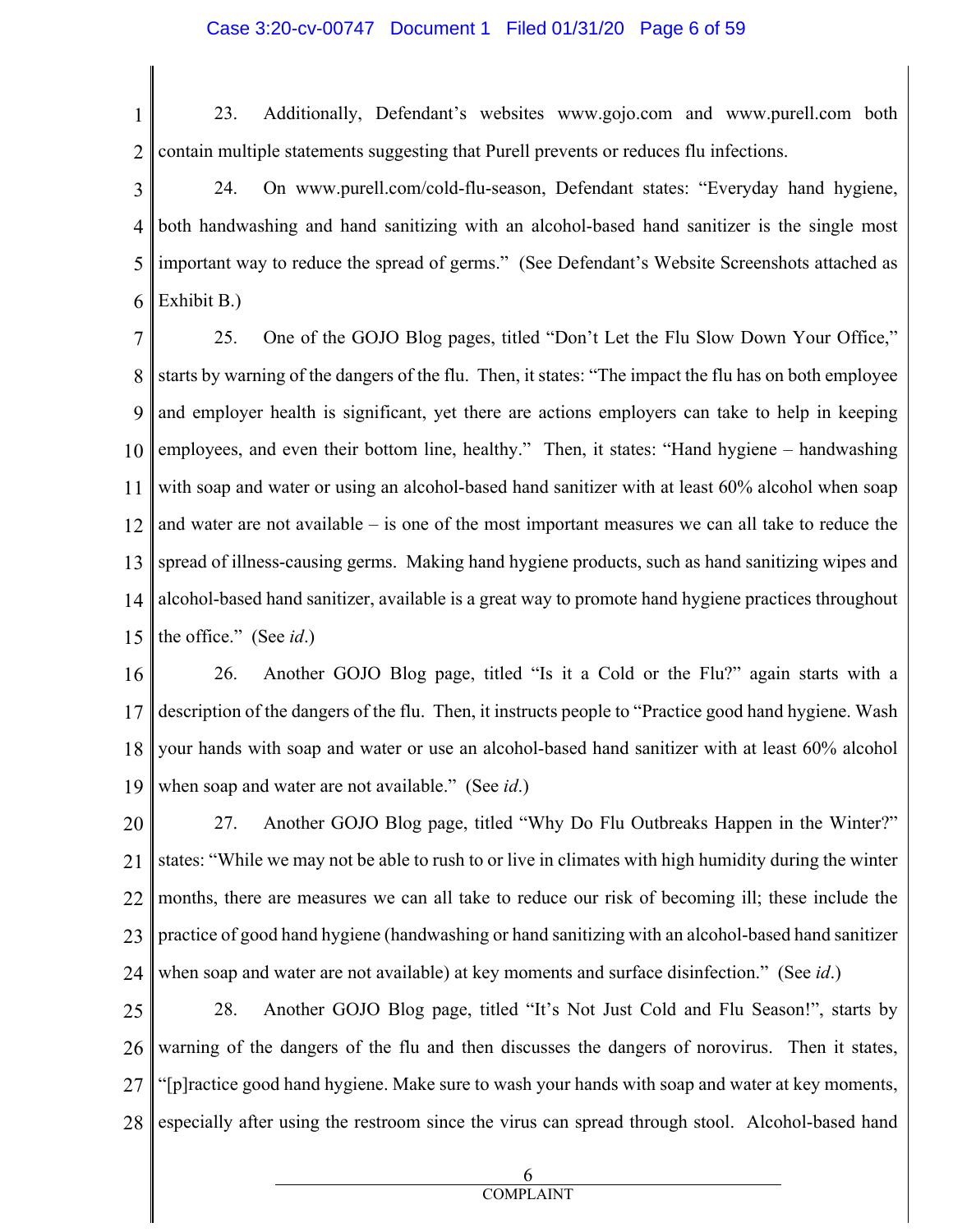#### Case 3:20-cv-00747 Document 1 Filed 01/31/20 Page 7 of 59

1 sanitizers with at least 60% alcohol can be used in addition to handwashing. … Disinfect frequently  $\mathcal{D}_{\mathcal{L}}$ 3 4 touched surface. Immediately disinfect and clean contaminated surfaces with a disinfectant and cleaner formulated to kill norovirus. For example, PURELL® Surface Sprays kill norovirus in 30 seconds." (See *id*.)

5 6 29. The representations described in Paragraphs 22 through 28 of this Complaint were all still available online as of January 29, 2020.

7 8 9 10 11 30. On January 17, 2020, the FDA issued a warning letter to Defendant, pointing to similar advertising on Defendant's websites and social media, which the FDA said suggested that Purell produces a clinical reduction in infection or disease of the flu or other viruses. The FDA states that it is not aware of "any adequate and well-controlled studies" supporting that claim. (See FDA Letter, attached as Exhibit C.)

- 12
- 31. The FDA pointed out some specific statements made by Defendant:

13 14 15 16 17 What Steps Can I Take to Prevent the Spread of Norovirus? Even though norovirus is highly contagious, there are ways you can reduce the risk of its spread. According to the Centers for Disease Control and Prevention, follow these steps to reduce the spread of the virus. 1. Practice good hand hygiene. Make sure to wash your hands with soap and water at key moments, especially after using the restroom since the virus can spread through stool. Alcohol-based hand sanitizers with at least 60% alcohol can be used in addition to handwashing . . .

18 19 20 21 22 Are PURELL® Hand Sanitizer products effective against the flu? The FDA does not allow hand sanitizer brands to make viral claims, but from a scientific perspective, influenza is an enveloped virus. Enveloped viruses in general are easily killed or inactivated by alcohol. The World Health Organization (WHO) and the Center for Disease Control and Prevention (CDC) are recommending the use of alcohol-based hand sanitizer as a preventive measure for flu prevention"

23 24 25 26 27 Is PURELL® Advanced Hand Sanitizer Effective Against Ebola?. . . As of today, we are not aware of any hand sanitizers that have been tested against Ebola viruses, including PURELL® Advanced Hand Sanitizer. However, it is important to note that the Ebola virus is an enveloped virus. Enveloped viruses in general are easily killed or inactivated by alcohol. World Health Organization (WHO) and the Center for Disease Control and Prevention (CDC) are recommending the use of alcohol-based hand sanitizer as a preventive measure during this outbreak . . .<sup>4</sup>

28  $4$  (Id.)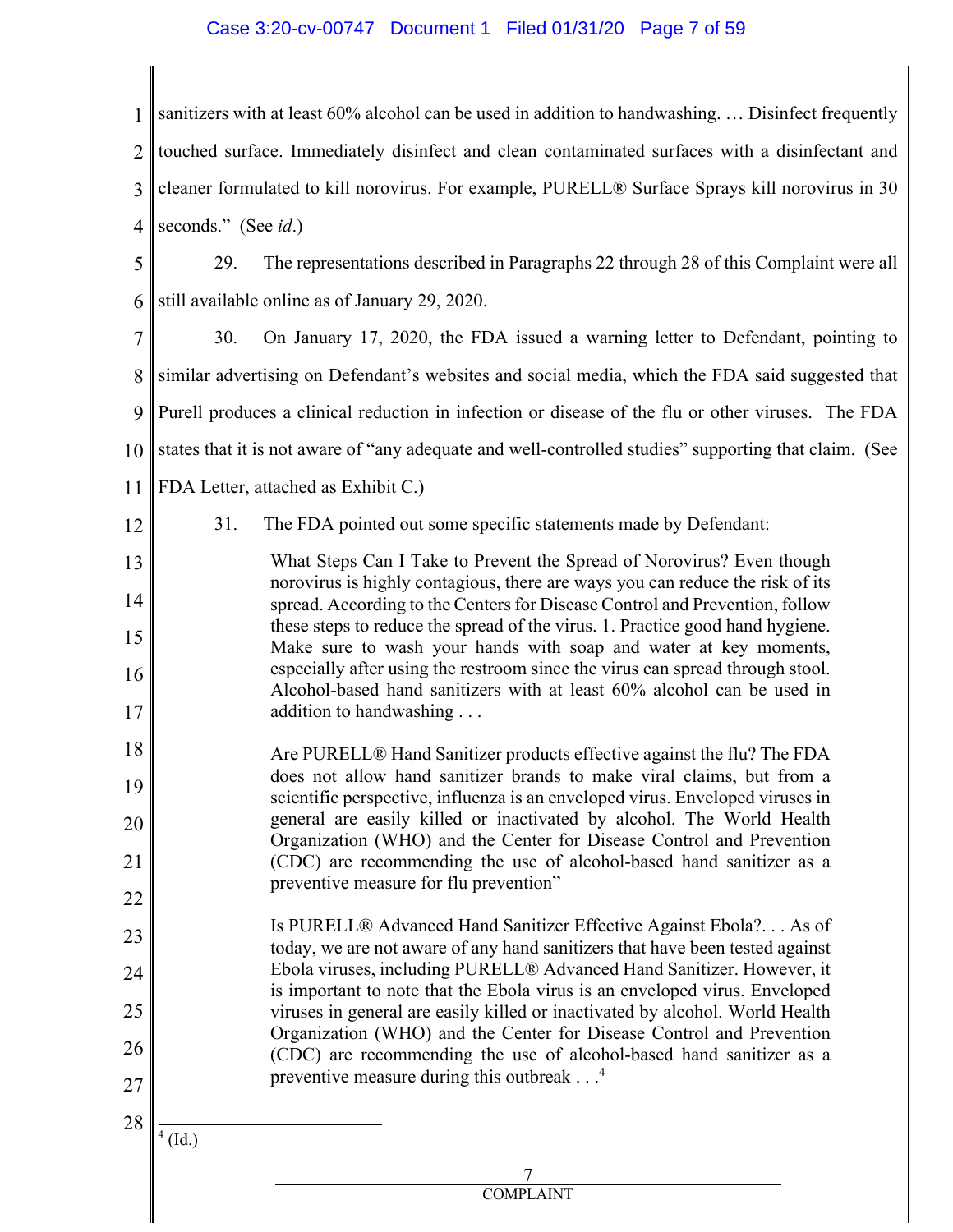#### Case 3:20-cv-00747 Document 1 Filed 01/31/20 Page 8 of 59

1 2 3 4 32. The FDA observed these statements and stated that "we are not aware of evidence demonstrating that the PURELL® Healthcare Advanced Hand Sanitizer products as formulated and labeled are generally recognized by qualified experts as safe and effective for use under the conditions suggested, recommended, or prescribed in their labeling." (*Id*.)

5 6 7 8 9 10 11 33. Consistent with the concerns raised by the FDA, Plaintiff Sibley purchased Purell because she thought it would prevent or reduce the flu and other viruses. She purchased Purell on at least 5 separate occasions over the last 4 years at many retailers, including but not limited to Target and CVS. Based on the Purell advertising campaign and branding, she believed that Purell would prevent or reduce the flu and other viruses. She would not have purchased Purell or paid as much for it as she paid, if she knew there was no reliable evidence to support Defendant's deceptive advertising.

12 13 14 15 16 17 18 34. Similarly, Plaintiff Marinovich purchased Purell because he thought it would prevent or reduce the flu and other viruses. He purchased Purell on at least 8 separate occasions over the last 4 years at many retailers, including but not limited to CVS pharmacy, Rite Aid, and Navy Exchange. Based on the Purell advertising campaign and brand management, he believed that Purell would prevent or reduce the flu and other viruses. He would not have purchased Purell or paid as much for it as he paid, if he knew there was no reliable evidence to support Defendant's deceptive advertising.

19 20 35. Plaintiffs bring this action to stop Defendant's deceptive practices and undo the harm that it has caused to consumers in California and across the country.

21 22 23 24 25 26 27 28 **CLASS ALLEGATIONS** 36. Plaintiffs bring this action on behalf of themselves and the Classes defined as follows: Multi-State Class Based on Violation of State Consumer Protection Statutes: All individuals and entities in the states of California, Florida, Illinois, Massachusetts, Michigan, Minnesota, Missouri, New Hampshire, New Jersey, New York, Rhode Island, Washington and Wisconsin who purchased Purell in California during the applicable statute of limitations period from the beginning of any applicable limitations period through the date of class certification (the "Consumer Protection Multi-State Class").<sup>5</sup> <sup>5</sup> California Business & Professions Code section 17200, *et seq*., prohibits any "unlawful, unfair or fraudulent business act or practice" and California's Consumer Legal Remedies Act, California Civil Code section 1770

8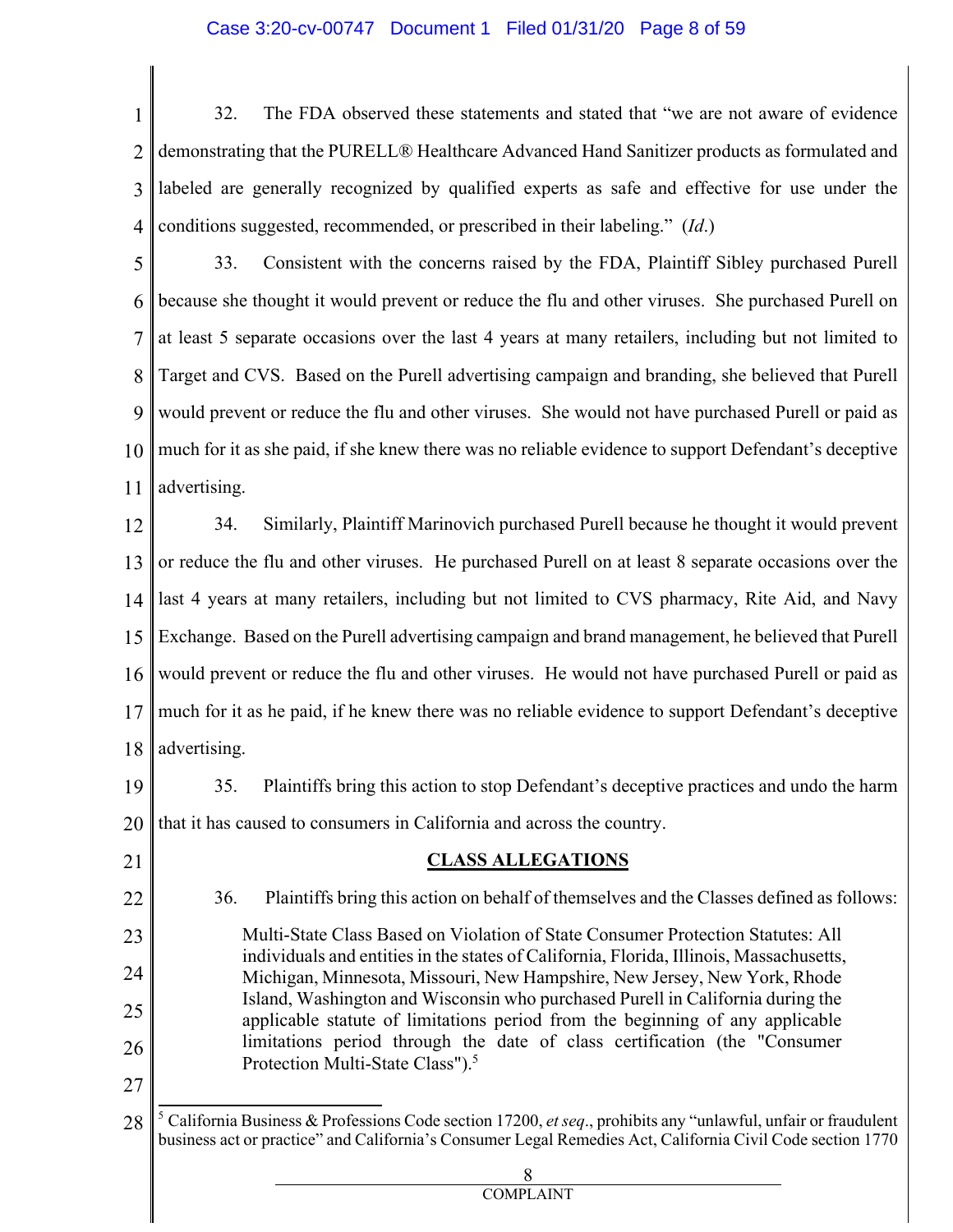1 2 3 4 5 6 7 8 9 10 11 12 13 14 15 16 17 18 19 20 21 22 23 24 25 26 27 28 California Sub-Class: All persons who purchased Purell in California during the applicable statute of limitations period ("the California Class"). 37. Plaintiffs are unable to state the precise number of potential Class Members because that information is in the possession of Defendant. However, the number of putative Class Members is so numerous that joinder would be impracticable. The Classes and the identity of the Class Members will be readily ascertainable based on objective criteria. The Classes are determinable and manageable in size and can be notified through reasonable expenditure of time and money. Furthermore, the California Class consists largely of persons residing in California. 38. The Class definitions are reasonably limited in time. The definition's time period is limited to purchases made during the applicable statute of limitations. 39. Common questions of law and fact predominate over questions affecting only individual Class Members. Individual questions are limited to the easily determined and provable issue of how much was paid by the individual Class Members for Purell. Common questions of law and fact predominate, including: a. Whether Defendant advertises, markets, and sells Purell by representing or implying that Purell will produce a clinical reduction in infection or disease of the flu or other viruses; b. Whether Defendant's advertising, marketing, and selling of Purell by representing or implying that Purell will produce a clinical reduction in infection or disease of the flu or other viruses are likely to deceive a reasonable consumer; c. Whether a reliable study or evidence that Purell will produce a clinical reduction in infection or disease of the flu or other viruses existed prior to the filing of this Complaint; *et seq*. similarly protects consumers from unfair business practices. The states in the Consumer Protection Multi-State Class are limited to states with similar consumer protection laws namely: Florida (Fla. Stat.§ 501.201 *et seq*.); Illinois (815 ILCS 505/1, *et seq*.); Massachusetts (Mass. Gen. Laws Ch. 93A *et seq*.); Michigan (Mich. Comp. Laws § 445.901, *et seq*.); Minnesota (Minn. Stat. § 325F.67, *et seq*.); Missouri (Mo. Rev. Stat. § 407.010, *et seq*.); New Hampshire (N.H. Rev. Stat. § 358-A:1); New Jersey (N.J. Stat. § 56:8-1, *et seq*.); New York (N.Y. Gen. Bus. Law § 349, *et seq*.); Rhode Island (R.I. Gen. L. § 6-13.1, *et seq*.); Washington (RCW 19.86.010, *et seq*.); and Wisconsin (WIS. STAT. § 100.18, *et seq*.).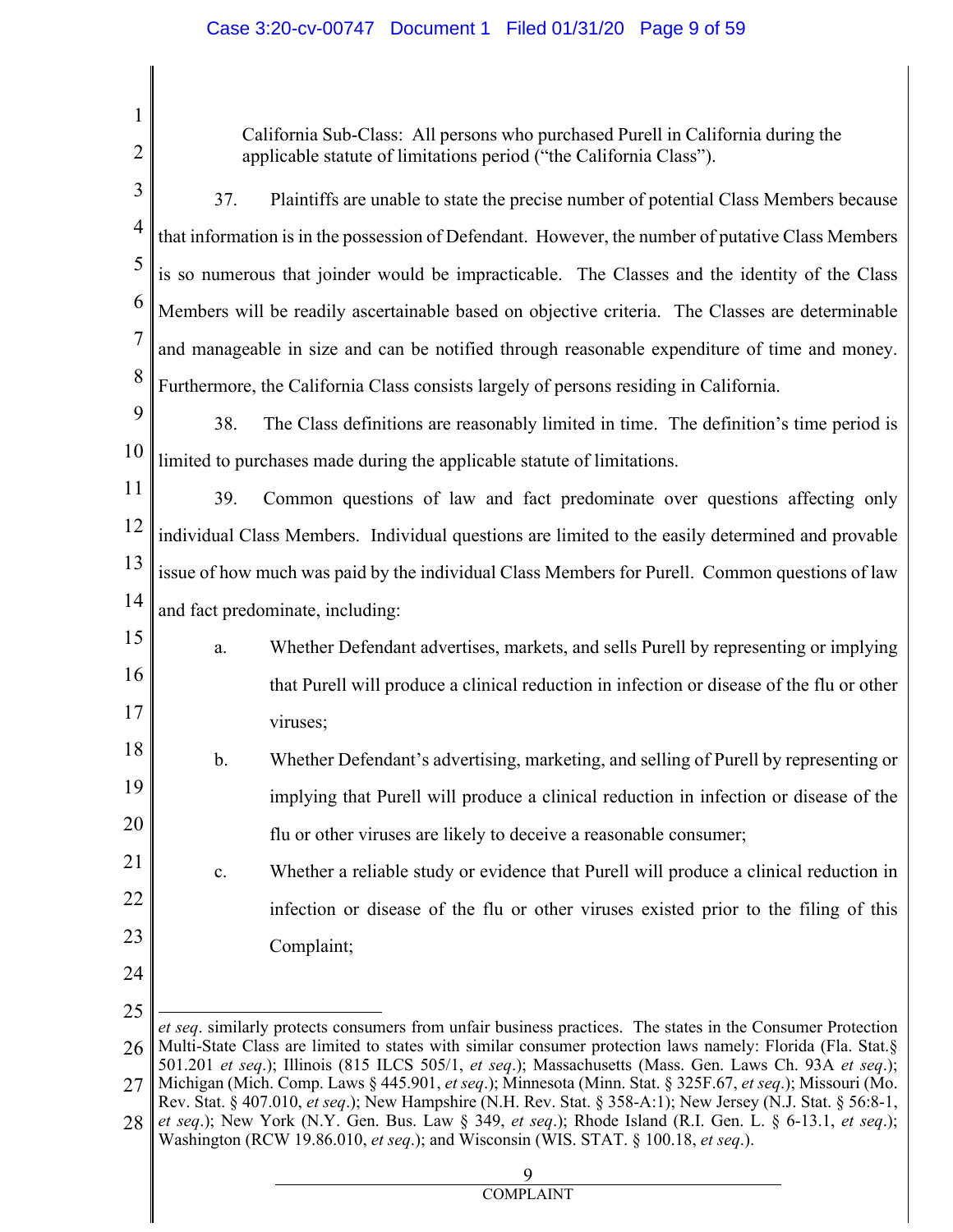| 1              | d.  | Whether any fine print statements in Purell advertising materials is likely to be read               |
|----------------|-----|------------------------------------------------------------------------------------------------------|
| $\overline{2}$ |     | and understood by a reasonable consumer;                                                             |
| 3              | e.  | Whether Defendant's advertising, marketing, and selling of Purell violates California                |
| 4              |     | consumer protection laws;                                                                            |
| 5              | f.  | Whether Defendant engaged in unfair competition;                                                     |
| 6              | g.  | Whether Defendant has been unjustly enriched by its collection and retention of                      |
| $\overline{7}$ |     | payments for Purell when it represented, inaccurately, that Purell prevented or                      |
| 8              |     | reduced viruses, including but not limited to the flu and norovirus; and                             |
| 9              | h.  | Whether Defendant should be enjoined from further false, misleading or deceptive                     |
| 10             |     | advertisements and/or unfair competition and be forced to pay restitution to Class                   |
| 11             |     | Members for the amounts paid for Purell.                                                             |
| 12             | 40. | Plaintiffs are members of the Classes they seek to represent, and Plaintiffs' claims are             |
| 13             |     | typical of the claims of other Class Members. The misleading and deceptive advertising campaign      |
| 14             |     | stating and implying that Purell prevents and reduces the flu and other viruses was made to the      |
| 15             |     | general public. Defendant has the same obligations to Plaintiffs and to all Class Members with       |
| 16             |     | respect to the advertising and sales of Purell. Furthermore, the nature of the damages and their     |
| 17             |     | causation will be the same for Plaintiffs as for other Class Members.                                |
| 18             | 41. | Plaintiffs' claims against Defendant for false, misleading or deceptive advertising and              |
| 19             |     | for unfair competition are also typical of Class Members. Plaintiffs have suffered actual injury in  |
| 20             |     | fact by purchasing Purell because they thought it would prevent or reduce flu and other viruses as a |
| 21             |     | result of Defendant's deceptive advertising and sales materials.                                     |
| 22             | 42. | The Classes are so numerous that joinder of all Class Members is impractical.                        |
| 23             |     | Plaintiffs are unable to state the exact number of Class Members without discovery of the            |
| 24             |     | Defendant's records. However, as alleged above, Plaintiffs believe that based on the number of       |
| 25             |     | retail establishments selling Purell in California and across the country there are hundreds of      |
| 26             |     | thousands of Class Members if not more. This estimate is based in part on statements made on         |
| 27             |     | Purell's own website about "Where to Buy" Purell.                                                    |
| 28             |     |                                                                                                      |
|                |     |                                                                                                      |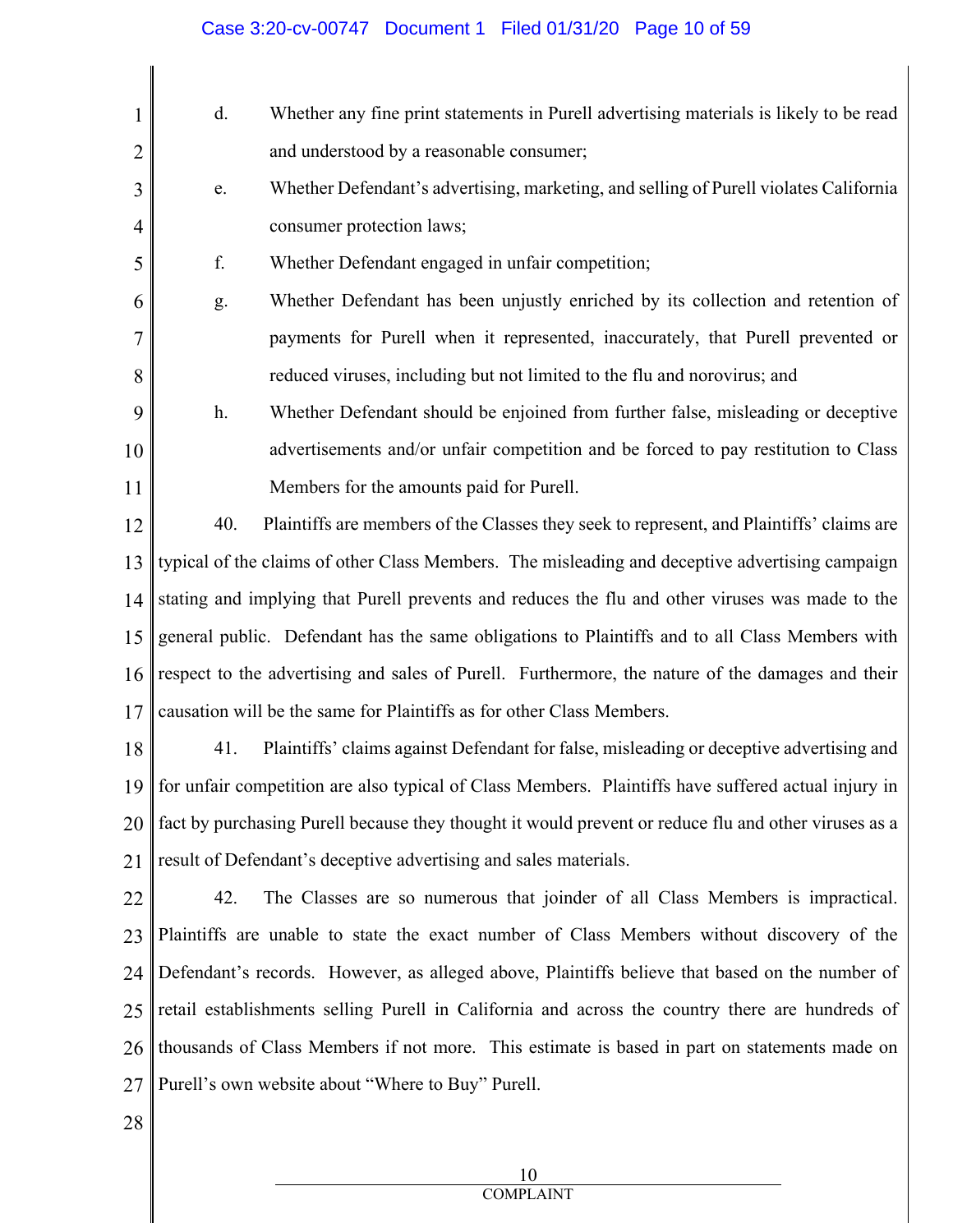1 2 3 4 5 43. Plaintiffs will fairly and adequately represent and protect the interests of the Classes because (i) Plaintiffs have retained experienced litigation counsel and counsel will adequately represent the interests of the Classes; (ii) Plaintiffs and their counsel are aware of no conflicts of interest between Plaintiffs and absent Class Members; and (iii) Plaintiffs will assist counsel in the prosecution of this action.

6 7 8 9 10 11 12 13 14 15 16 17 18 19 20 21 22 23 44. A class action provides a fair and efficient method of adjudicating this controversy, and is superior to other available methods of adjudication in that (i) neither the size of the Classes, nor any other factor, make it likely that difficulties will be encountered in the management of this action as a class action; (ii) the prosecution of separate actions by individual Class Members or the individual joinders of all Class Members in this action is impracticable, and would create a massive and unnecessary burden on the resources of California Courts, and could result in inconsistent adjudications, while a single class action can determine, with judicial economy, the rights of each member of the Classes; (iii) because of the disparity of resources available to Defendant versus those available to individual Class Members, prosecution of separate actions would work a financial hardship on many Class Members; (iv) there is no plain, speedy, or adequate remedy available to Class Members other than by maintenance of this class action because Plaintiffs are informed and believe, and based thereon allege, that the damage to each Class Member is relatively modest compared to the costs of litigating the issues in this action, making it economically unfeasible to pursue remedies other than in a class action; and (v) the conduct of this action as a class action conserves the resources of the parties and the Court system and protects the rights of each Class Member and meets all due process requirements as to fairness to all parties. A class action is also superior to the maintenance of these claims on a claim by claim basis because all of the claims arise out the same circumstances and course of conduct.

- 24 25
- 26

///

- 27 ///
- 28 ///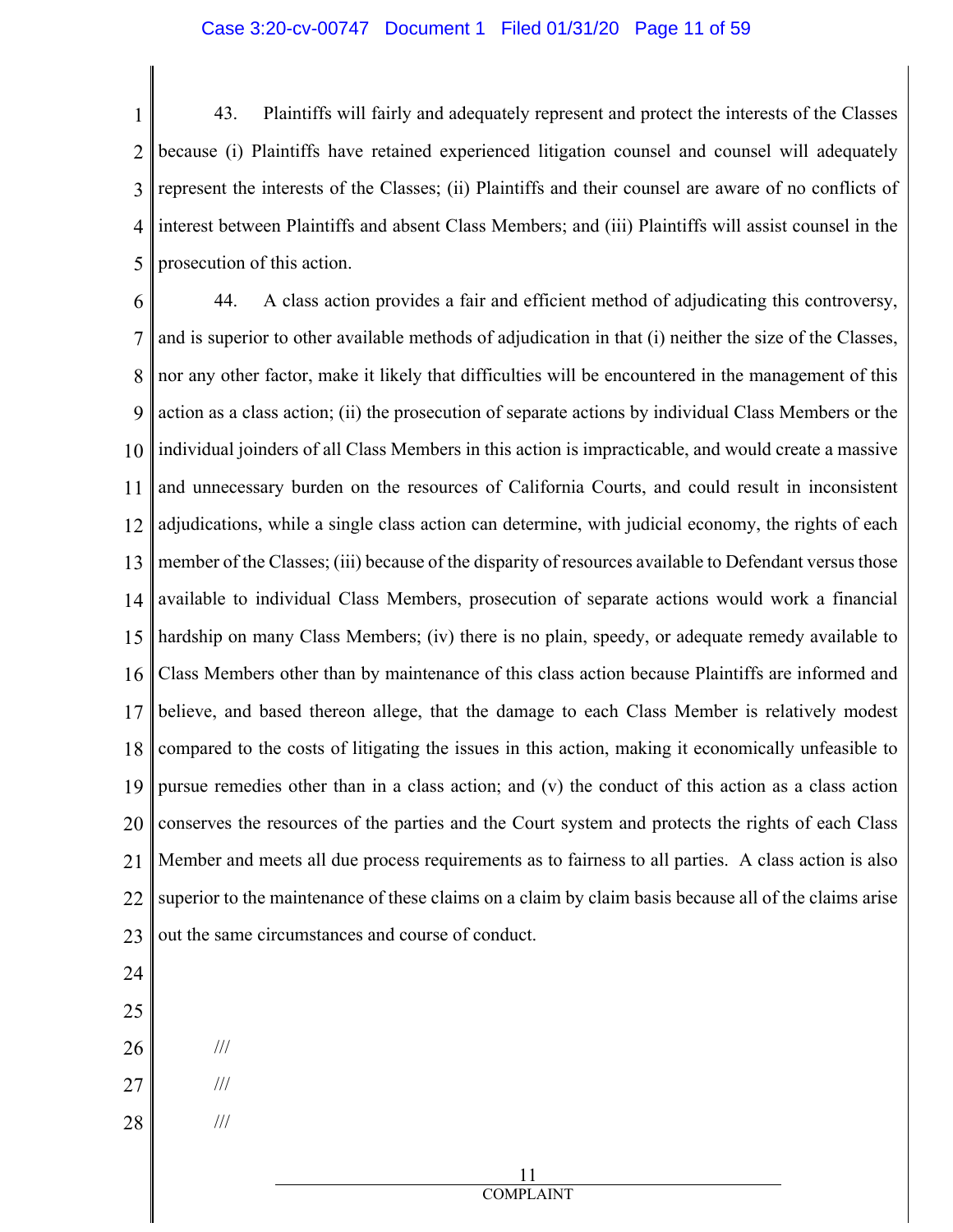1 2 3 4 5 6 7 8 9 10 11 12 13 14 15 16 17 18 19 20 21 22 23 24 25 26 27 28 **FIRST CLAIM Violation of the California False Advertising Act – Business & Professions Code §§ 17500, et seq.) (On Behalf of the California Class and Against Defendant and Does 1 through 100)** 45. Plaintiffs incorporate by reference the allegations contained in paragraphs 1 through 44, and each and every part thereof with the same force and effect as though fully set forth herein. 46. Defendant engaged in unfair and deceptive advertising, in violation of California Business and Professions Code § 17500, et seq., by misrepresenting to Plaintiffs and Class Members in advertisements Purell prevented or reduced the flu and other viruses, when, in fact, there was no reliable evidence supporting such advertising. 47. These acts and practices, as described above, have deceived Plaintiffs and Class Members, causing them to lose money by purchasing Purell or paying more for it than they otherwise would, as herein alleged, and have deceived and are likely to deceive the consuming public. Accordingly, Defendant's business acts and practices, as alleged herein, have caused injury to Plaintiffs and Class Members. 48. In the absence of Defendant's misrepresentations, Plaintiffs and Class Members would not have purchased Purell or would not have paid a price premium for it. 49. Plaintiffs and Class Members are entitled to relief, including full restitution and/or disgorgement of all revenues, earnings, profits, compensation, and benefits which may have been obtained by Defendant as a result of such business acts or practices, and enjoining Defendant from engaging in the practices described herein. **SECOND CLAIM Violation of the California Unfair Competition Law – Business & Professions Code §§ 17200,** *et seq***.) (On Behalf of Both Classes and Against Defendant and Does 1 through 100)** 50. Plaintiffs incorporate by reference the allegations contained in paragraphs 1 through 44, and each and every part thereof with the same force and effect as though fully set forth herein.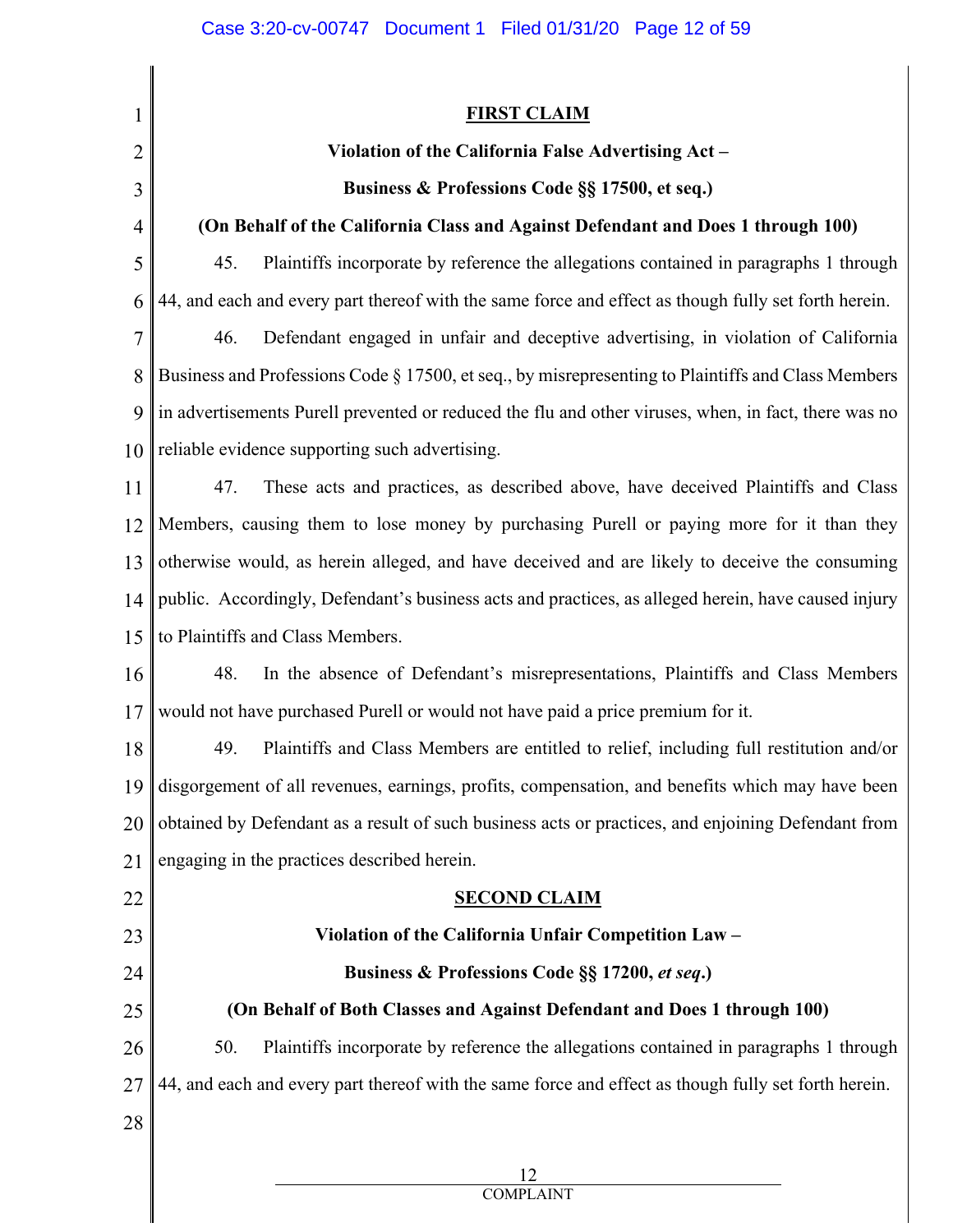#### Case 3:20-cv-00747 Document 1 Filed 01/31/20 Page 13 of 59

1 2 3 4 5 51. California Business and Professions Code section 17200 prohibits any "unfair deceptive, untrue or misleading advertising." For the reasons discussed above, Defendant has engaged in unfair, deceptive, untrue and misleading advertising in violation of California Business & Professions Code sections 17200, *et seq*. by advertising that Purell reduces or prevents the flu or other viruses in the absence of reliable studies.

6 7 52. California Business & Professions Code section 17200 also prohibits any "unlawful, unfair or fraudulent business act or practice."

8 9 10 11 12 13 53. Defendant has violated Sections 17200, *et seq.*'s prohibition against engaging in unlawful, unfair or fraudulent acts and practices by, among other things: making the misrepresentations and omissions of material fact about Purell alleged herein; violating California False Advertising Act – Business & Professions Code §§ 17500, *et seq*., by making the misrepresentations about Purell; and violating section 1770 of the Consumers Legal Remedies Act. Defendant violated Section 1770 by at least the following:

- 14 15 a. Making false representations that Purell has characteristics, uses or benefits which it does not, in violation of California Civil Code § 1770(a)(5)
- 16 17 b. Making false representations that Purell is of a particular quality, which it is not, in violation of California Civil Code § 1770(a)(7);
- 18 19 c. Advertising Purell without the intent to sell it as advertised, in violation of California Civil Code §  $1770(a)(9)$ ; and

20 21 22 d. Representing that the subject of a transaction has been supplied in accordance with a previous representation when it has not, in violation of California Civil Code §  $1770(a)(16)$ .

23 24 25 54. Plaintiffs and Class Members reserve the right to allege other violations of law that constitute other unlawful business acts or practices. Such conduct is ongoing and continues to this date.

- 26 27 55. Defendant's acts, omissions, misrepresentations, practices and non-disclosures as alleged herein also constitute deceit under Cal. Civ. Code § 1710: "[t]he suppression of a fact, by
- 28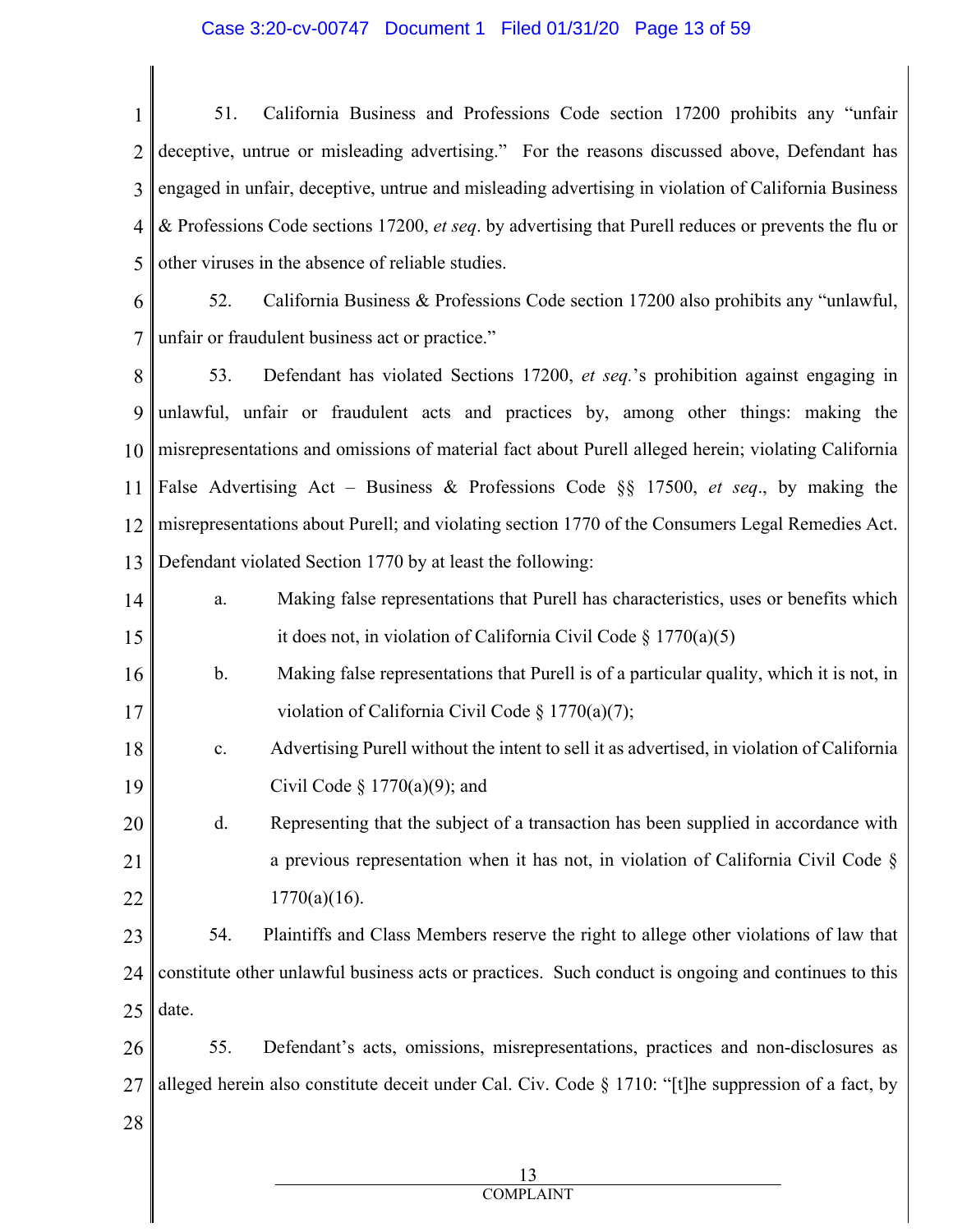1 2 one who is bound to disclose it, or who gives information of other facts which are likely to mislead for want of communication of that fact."

3 4 5 56. Defendant's acts, omissions, misrepresentations, practices and non-disclosures as alleged herein also constitute violations of Sections 17200, *et seq.*'s prohibition against fraudulent acts and practices.

6 7 8 9 10 11 12 13 14 15 57. Defendant's acts, omissions, misrepresentations, practices and non-disclosures as alleged herein also constitute "unfair" business acts and practices within the meaning of Business & Professions Code sections 17200, *et seq*. in that Defendant's conduct is substantially injurious to consumers, offends public policy, and is immoral, unethical, oppressive, and unscrupulous as the gravity of the conduct outweighs any alleged benefits attributable to such conduct. Plaintiffs assert violations of the public policy of engaging in false and misleading advertising, unfair competition, and deceptive conduct towards consumers. There were reasonable alternatives available to further Defendant's legitimate business interests, other than the conduct described herein. This conduct constitutes violations of the unfair prong of California Business & Professions Code sections 17200, *et seq*.

16 17 18 19 20 58. Defendant's conduct is also a breach of warranty. Defendant's representations that Purell prevents or reduces the flu and other viruses constitute affirmations of fact made with regard to Purell, as well as descriptions of Purell, that are part of the basis of the bargain between Defendant and purchasers of Purell. Because those representations are material and false, Defendant has breached their express warranty as to Purell and have violated California Commercial Code §2313.

21 22 59. Defendant's unfair business practices and conduct described herein were the immediate cause of damages suffered by Plaintiffs and Class Members.

23

24 60. Defendant's unfair business practices and conduct described herein caused Plaintiffs and Class Members to buy or pay more for Purell.

25 26 27 61. Furthermore, Defendant's misrepresentations and omissions caused Plaintiffs and Class Members actual damages because had they known the truth about Purell, they would not have purchased it or paid so much for it.

28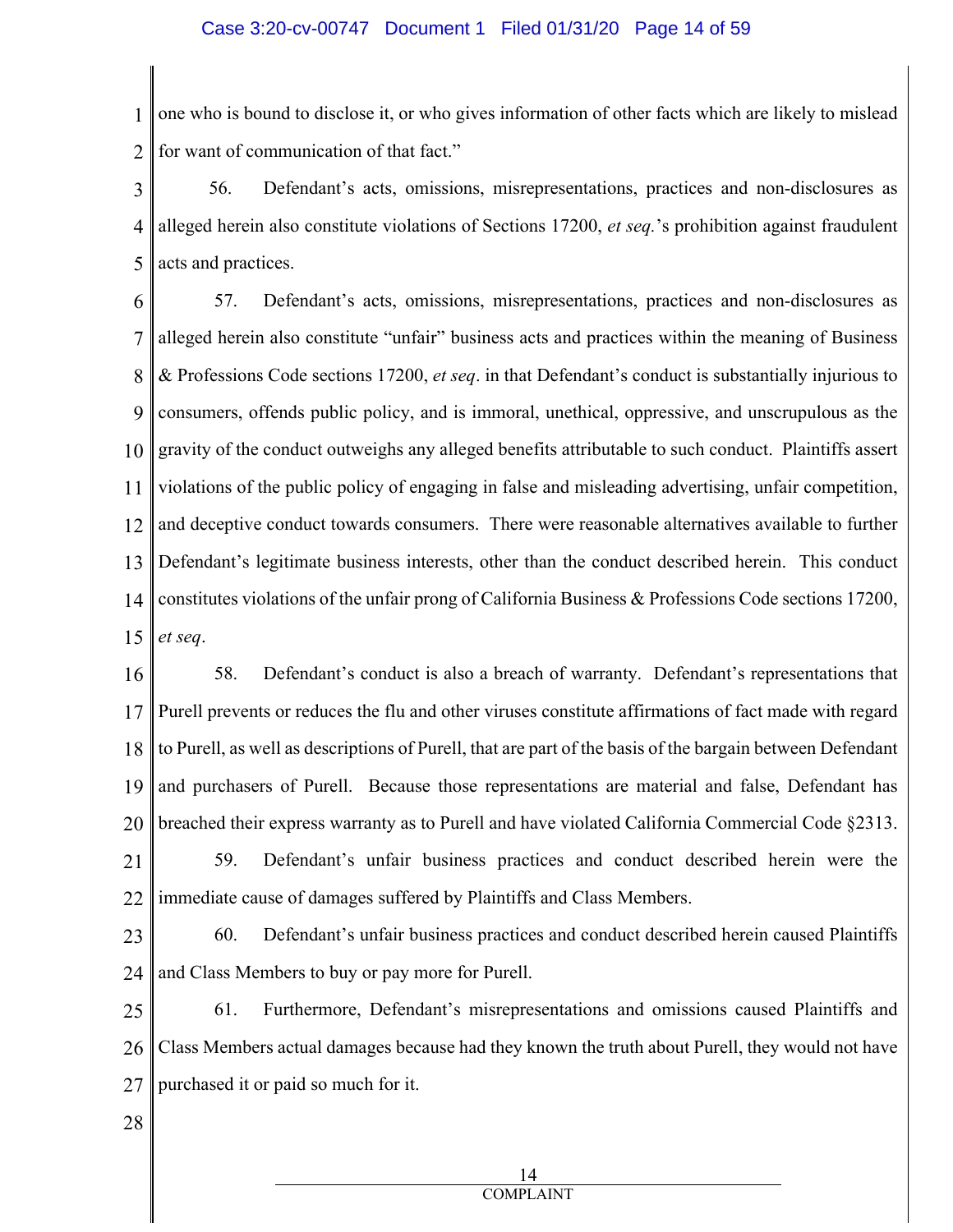#### Case 3:20-cv-00747 Document 1 Filed 01/31/20 Page 15 of 59

1 2 3 62. Defendant's conduct caused and continues to cause substantial injury to Plaintiffs. Plaintiffs and the other Class Members have suffered injury in fact and have lost money as a result of Defendant's wrongful conduct.

4 5 6 7 63. Pursuant to Business & Professions Code section 17203, Plaintiffs and the other Class Members seek an order requiring Defendant to immediately cease such acts of unlawful, unfair, and fraudulent business practices and requiring Defendant to engage in a corrective advertising campaign.

8 9 10 64. Unless Defendant is enjoined from continuing to engage in these unfair, unlawful and fraudulent business practices, Plaintiffs, and the public, will continue to be injured by Defendant's actions and conduct.

11 12 13 14 15 16 65. Defendant has thus engaged in unlawful, unfair, and fraudulent business acts and practices, entitling Plaintiffs and the other Class Members to judgment and equitable relief against Defendant, as set forth in the Prayer for Relief, including full restitution and/or disgorgement of all revenues, earnings, profits, compensation, and benefits which may have been obtained by Defendant as a result of such business acts or practices, and enjoining Defendant from engaging in the practices described herein.

#### 17 18 19 20 21 22 23 24 25 26 **THIRD CLAIM Violation of California's Consumer Legal Remedies Act, California Civil Code section 1770** *et seq***., And the Consumer Protection Statutes of the States in the Class (On Behalf of Both Classes Against Defendant and Does 1 through 100)** 66. Plaintiffs incorporate by reference the allegations contained in paragraphs 1 - 44 and each and every part thereof with the same force and effect as though fully set forth herein. 67. Defendant violated section 1770 of the Consumers Legal Remedies Act. Defendant violated Section 1770 by: a. Making false representations that Purell has characteristics, uses or benefits which

it does not, in violation of California Civil Code  $\S 1770(a)(5)$ 

15 COMPLAINT

28

27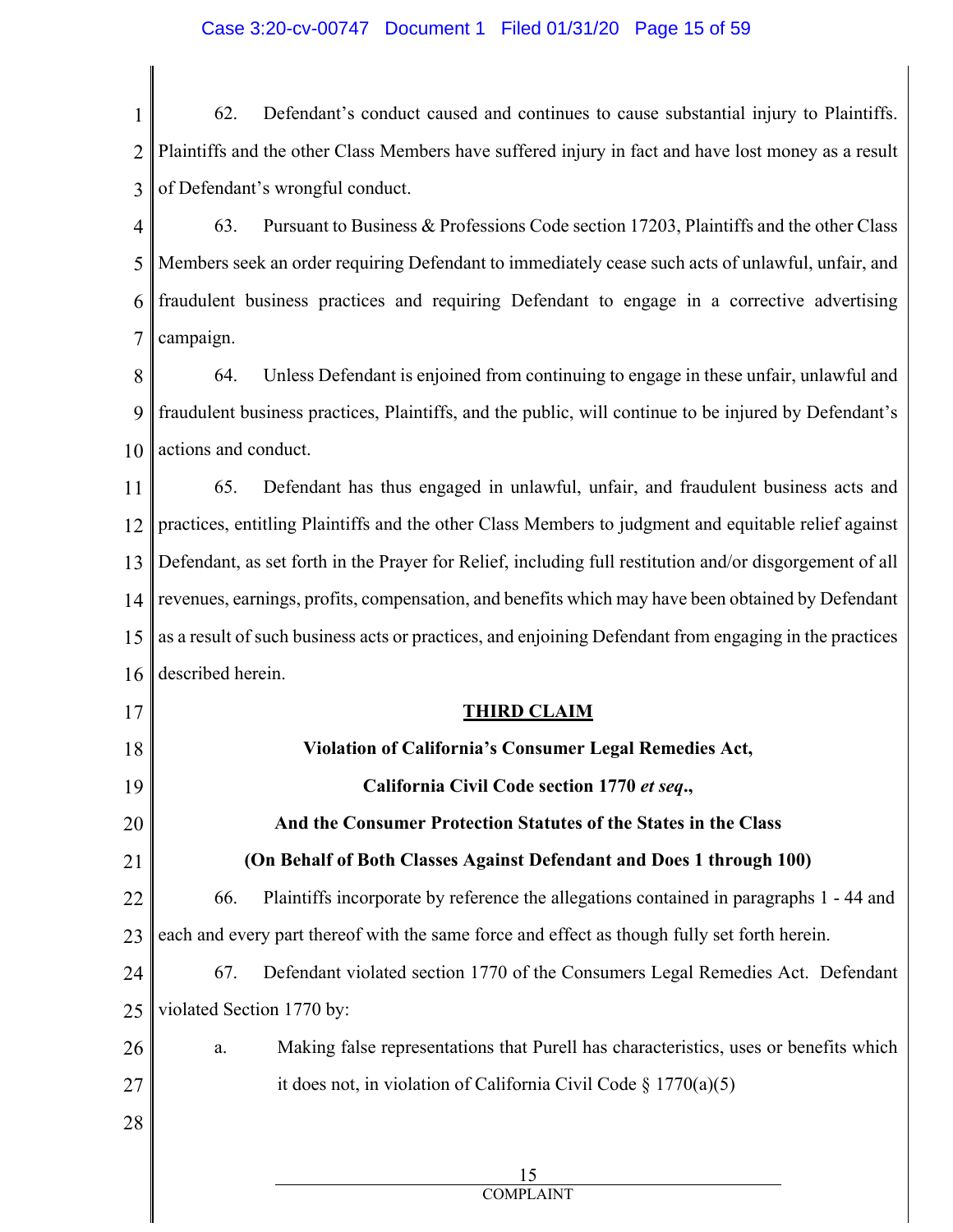| Case 3:20-cv-00747  Document 1  Filed 01/31/20  Page 16 of 59 |  |  |  |
|---------------------------------------------------------------|--|--|--|
|---------------------------------------------------------------|--|--|--|

| $\mathbf 1$    | $\mathbf b$ .              | Making false representations that Purell is of a particular quality, which it is not, in              |
|----------------|----------------------------|-------------------------------------------------------------------------------------------------------|
| $\overline{2}$ |                            | violation of California Civil Code § 1770(a)(7);                                                      |
| 3              | $\mathbf{c}.$              | Advertising Purell without the intent to sell it as advertised, in violation of California            |
| 4              |                            | Civil Code § $1770(a)(9)$ ; and                                                                       |
| 5              | d.                         | Representing that the subject of a transaction has been supplied in accordance with                   |
| 6              |                            | a previous representation when it has not, in violation of California Civil Code $\S$                 |
| 7              |                            | $1770(a)(16)$ .                                                                                       |
| 8              | 68.                        | By committing the acts alleged above, Defendant violated the CLRA.                                    |
| 9              | 69.                        | Plaintiffs and the Class Members are entitled to, pursuant to California Civil Code                   |
| 10             |                            | $\S1780(1)(2)$ , an order enjoining the above-described wrongful acts and practices of Defendant, and |
| 11             |                            | ordering the payment of costs and attorneys' fees and any other relief deemed appropriate and proper  |
| 12             |                            | by the Court under California Civil Code §1780.                                                       |
| 13             | 70.                        | Plaintiffs are sending Defendant a letter demanding corrective actions pursuant to the                |
| 14             |                            | CLRA. Plaintiffs will amend their complaint to add claims for monetary damages if Defendant fails     |
| 15             |                            | to take the corrective actions                                                                        |
| 16             |                            | <b>PRAYER FOR RELIEF</b>                                                                              |
| 17             |                            | WHEREFORE, Plaintiffs individually and on behalf of all other members of the general                  |
| 18             |                            | public similarly situated, pray for relief and judgment against Defendant, and each of them, jointly  |
| 19             | and severally, as follows: |                                                                                                       |
| 20             |                            | <b>Class Certification</b>                                                                            |
| 21             | 1.                         | That this action be certified as a class action and the Classes certified;                            |
| 22             | 2.                         | That Plaintiffs be appointed as the Class Representatives for the Classes; and                        |
| 23             | 3.                         | That counsel for Plaintiffs and the putative Classes be appointed as class counsel;                   |
| 24             |                            |                                                                                                       |
| 25             |                            | <b>On the First Claim</b>                                                                             |
| 26             | 1.                         | That Defendant be enjoined from continuing to represent that Purell prevents or                       |
| 27             |                            | reduces the flu or other viruses;                                                                     |
| 28             |                            |                                                                                                       |
|                |                            | 16                                                                                                    |
|                |                            | <b>COMPLAINT</b>                                                                                      |

║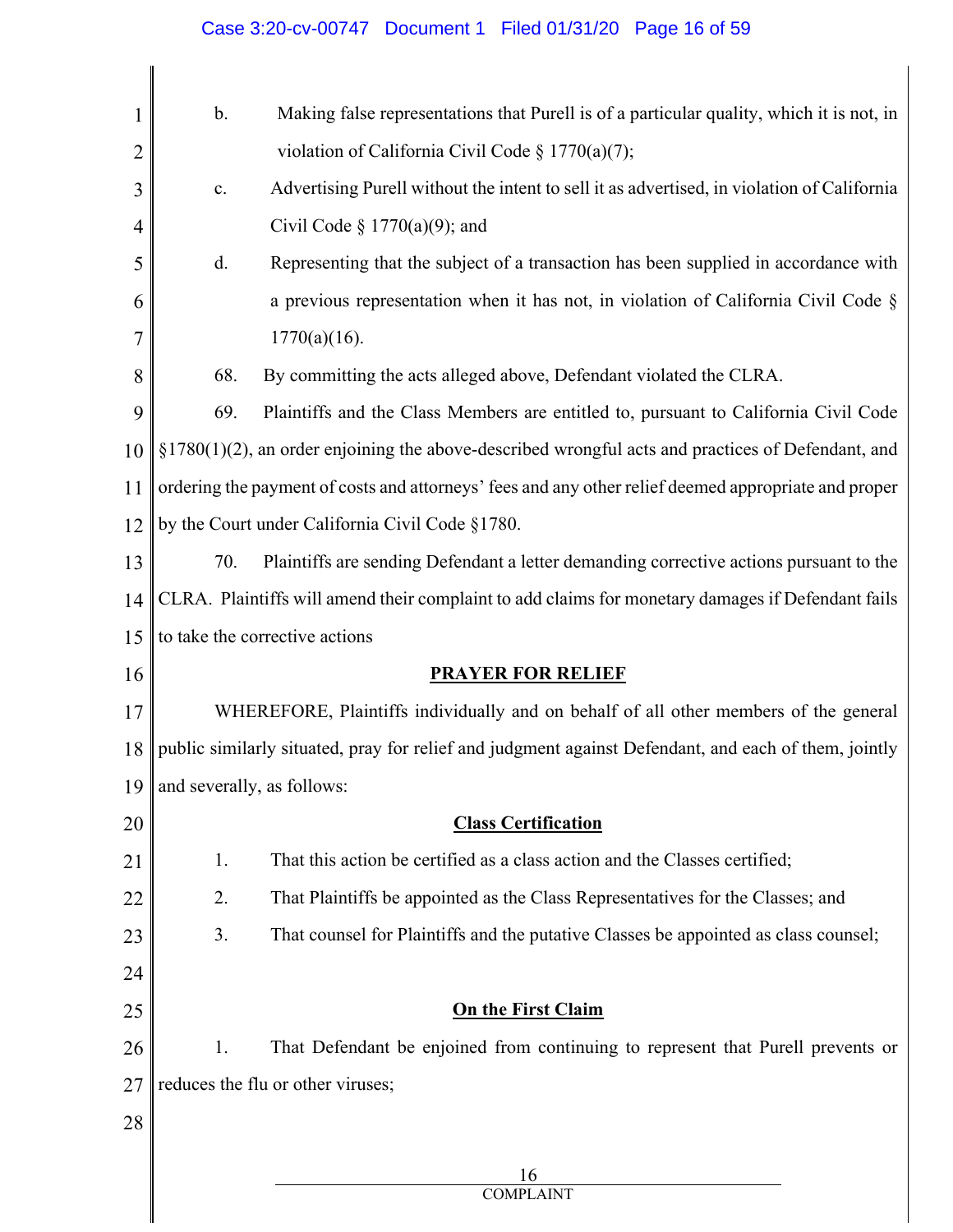# Case 3:20-cv-00747 Document 1 Filed 01/31/20 Page 17 of 59

| 1              | 2.<br>That Defendant be mandated to engage in a corrective advertising campaign to                     |
|----------------|--------------------------------------------------------------------------------------------------------|
| $\overline{2}$ | educate the public that there is no reliable evidence that Purell prevents or reduces the flu or other |
| 3              | viruses;                                                                                               |
| $\overline{4}$ | That Defendant be required to provide Plaintiffs and Class Members with full<br>3.                     |
| 5              | restitution for purchases made based on Defendant's false advertising; and                             |
| 6              | 4.<br>All such other and further relief as the Court deems just and proper.                            |
| 7              | <b>On the Second Claim</b>                                                                             |
| 8              | 1.<br>That Plaintiffs and Class Members be awarded their actual damages according to                   |
| 9              | proof;                                                                                                 |
| 10             | That Defendant be enjoined from continuing to represent that Purell prevents or<br>2.                  |
| 11             | reduces the flu or other viruses;                                                                      |
| 12             | 3.<br>That Defendant be mandated to engage in a corrective advertising campaign to                     |
| 13             | educate the public that there is no reliable evidence that Purell prevents or reduces the flu or other |
| 14             | viruses;                                                                                               |
| 15             | That Plaintiffs and Class Members be awarded punitive damages as to the<br>4.                          |
| 16             | appropriate cause of action;                                                                           |
| 17             | 5.<br>That Plaintiffs and Class Members be awarded their reasonable attorneys' fees,                   |
|                | 18   expert witness fees, and other costs as may be applicable;                                        |
| 19             | That Plaintiffs and Class Members be awarded interest on the monies wrongfully<br>6.                   |
| 20             | obtained from the date of collection through the date of entry of judgment in this action; and         |
| 21             | 7.<br>All such other and further relief as the Court deems just and proper.                            |
| 22             | <b>On the Third Claim</b>                                                                              |
| 23             | That Defendant be enjoined from continuing to represent that Purell prevents or<br>1.                  |
| 24             | reduces the flu or other viruses;                                                                      |
| 25             | 2.<br>That Defendant be mandated to engage in a corrective advertising campaign to                     |
| 26             | educate the public that there is no reliable evidence that Purell prevents or reduces the flu or other |
| 27             | viruses;                                                                                               |
| 28             |                                                                                                        |
|                | 17                                                                                                     |
|                | <b>COMPLAINT</b>                                                                                       |

 $\parallel$